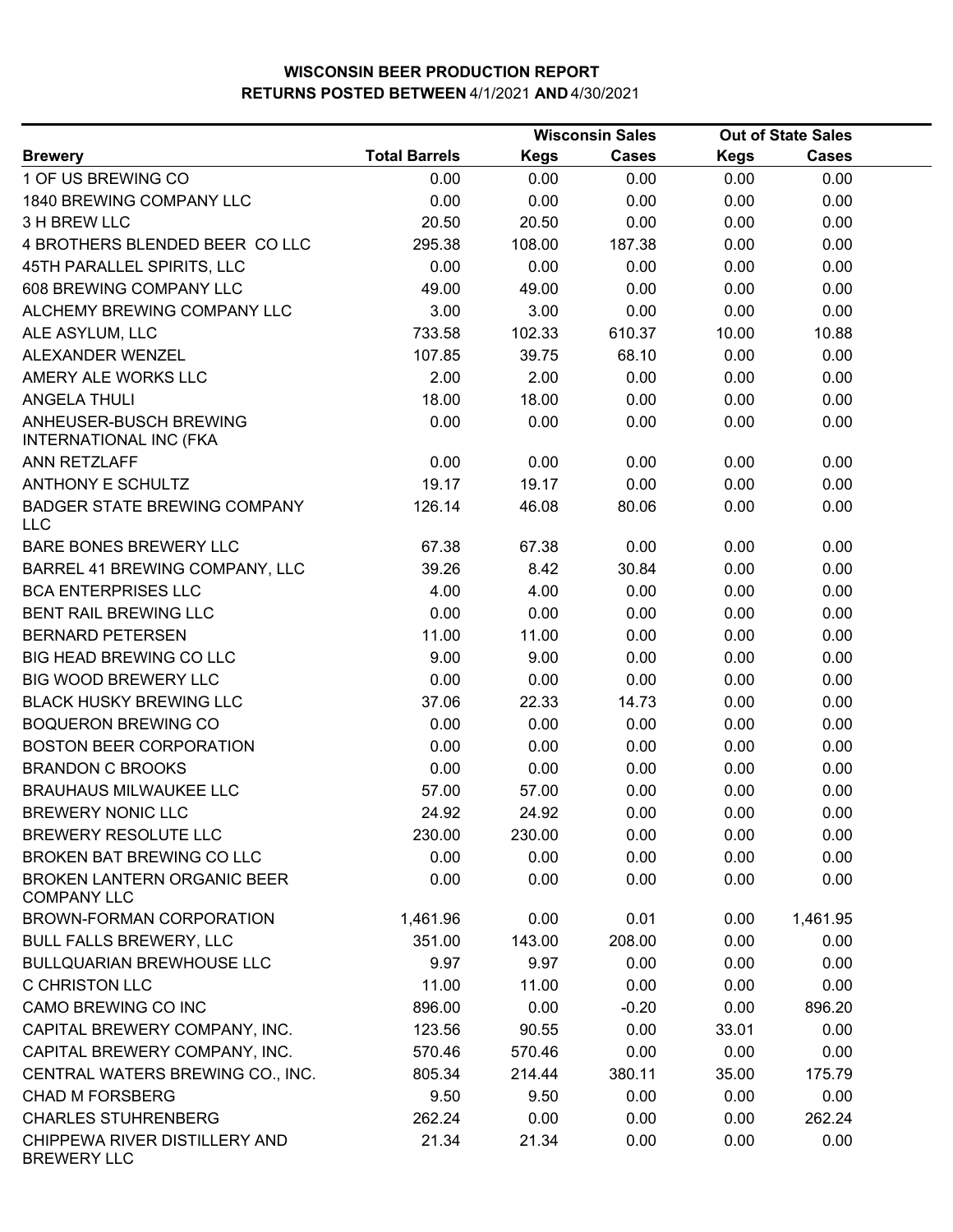|                                                      |                      |             | <b>Wisconsin Sales</b> |             | <b>Out of State Sales</b> |  |
|------------------------------------------------------|----------------------|-------------|------------------------|-------------|---------------------------|--|
| <b>Brewery</b>                                       | <b>Total Barrels</b> | <b>Kegs</b> | <b>Cases</b>           | <b>Kegs</b> | <b>Cases</b>              |  |
| CITY BREWING COMPANY, LLC                            | 0.00                 | 0.00        | 0.00                   | 0.00        | 0.00                      |  |
| COFFEE GROUNDS, INC.                                 | 17.52                | 17.52       | 0.00                   | 0.00        | 0.00                      |  |
| CONCH CO. INC.                                       | 8.80                 | 8.80        | 0.00                   | 0.00        | 0.00                      |  |
| COPPER MOUNTAIN BEVERAGE CO                          | 590.34               | 0.00        | 590.34                 | 0.00        | 0.00                      |  |
| COPPER STATE BREWERY LLC                             | 160.18               | 0.00        | 160.18                 | 0.00        | 0.00                      |  |
| DAIRYAIR, LLC                                        | 7.00                 | 7.00        | 0.00                   | 0.00        | 0.00                      |  |
| <b>DANA KAINZ</b>                                    | 0.00                 | 0.00        | 0.00                   | 0.00        | 0.00                      |  |
| DANIEL D SCHEY                                       | 41.62                | 33.50       | 8.12                   | 0.00        | 0.00                      |  |
| DANIEL E SCHULD                                      | 117.86               | 91.34       | 26.52                  | 0.00        | 0.00                      |  |
| DAS VENTURES INC.                                    | 29.00                | 29.00       | 0.00                   | 0.00        | 0.00                      |  |
| <b>DAVID A KNUTH</b>                                 | 49.00                | 49.00       | 0.00                   | 0.00        | 0.00                      |  |
| DEAD BIRD BREWING COMPANY                            | 0.00                 | 0.00        | 0.00                   | 0.00        | 0.00                      |  |
| <b>DEAD BIRD BREWING COMPANY</b>                     | 0.00                 | 0.00        | 0.00                   | 0.00        | 0.00                      |  |
| DELAFIELD BREWHAUS LLC                               | 30.00                | 30.00       | 0.00                   | 0.00        | 0.00                      |  |
| <b>DELTA BEER LLC</b>                                | 50.89                | 35.64       | 15.25                  | 0.00        | 0.00                      |  |
| <b>DENNIS E ERB</b>                                  | 0.00                 | 0.00        | 0.00                   | 0.00        | 0.00                      |  |
| DIAGEO AMERICAS SUPPLY INC                           | 87,937.74            | 0.00        | 0.00                   | 0.00        | 87,937.74                 |  |
| DJ FEDDERLY MANAGEMENT<br><b>CONSULTANT LLC</b>      | 0.00                 | 0.00        | 0.00                   | 0.00        | 0.00                      |  |
| DOOR COUNTY BREWING CO LLC                           | 80.82                | 2.73        | 78.09                  | 0.00        | 0.00                      |  |
| DOUBLE BREW LLC                                      | 78.00                | 0.00        | 78.00                  | 0.00        | 0.00                      |  |
| DRIFTLESS BREWING COMPANY LLC                        | 65.60                | 65.60       | 0.00                   | 0.00        | 0.00                      |  |
| DRIFTLESS PURE LLC                                   | 5.38                 | 5.38        | 0.00                   | 0.00        | 0.00                      |  |
| <b>DUBS BREW, LLC</b>                                | 7.50                 | 7.50        | 0.00                   | 0.00        | 0.00                      |  |
| DUESTERBECK'S BREWING COMPANY,<br><b>LLC</b>         | 41.50                | 41.50       | 0.00                   | 0.00        | 0.00                      |  |
| EAGLE TRACE BREWING COMPANY<br><b>LLC</b>            | 678.06               | 198.36      | 479.70                 | 0.00        | 0.00                      |  |
| <b>EAGLE TRACE BREWING COMPANY</b><br><b>LLC</b>     | 4.50                 | 4.50        | 0.00                   | 0.00        | 0.00                      |  |
| EAST TROY BREWERY CO                                 | 11.00                | 11.00       | 0.00                   | 0.00        | 0.00                      |  |
| <b>EMPRIZE BREWING LLC</b>                           | 5.68                 | 5.68        | 0.00                   | 0.00        | 0.00                      |  |
| FERMENTORIUM BEVERAGE<br><b>COMPANY LLC</b>          | 139.15               | 56.31       | 82.84                  | 0.00        | 0.00                      |  |
| FFATS BREWING COMPANY, LLC                           | 7.00                 | 7.00        | 0.00                   | 0.00        | 0.00                      |  |
| FIFTH WARD BREWING COMPANY LLC                       | 67.77                | 48.00       | 19.77                  | 0.00        | 0.00                      |  |
| FIVE STAR BREWING CO INC.                            | 533.15               | 0.00        | 0.00                   | 0.00        | 533.15                    |  |
| FOX RIVER BREWING COMPANY II, LLC                    | 216.36               | 139.35      | 77.01                  | 0.00        | 0.00                      |  |
| FOX RIVER BREWING COMPANY, LLC                       | 124.23               | 97.52       | 26.71                  | 0.00        | 0.00                      |  |
| FOXTOWN-GBC, INC.                                    | 49.22                | 31.74       | 17.48                  | 0.00        | 0.00                      |  |
| <b>FULTON LLC</b>                                    | 38.94                | 5.50        | 33.44                  | 0.00        | 0.00                      |  |
| <b>G5 BREWING COMPANY LLC</b>                        | 26.00                | 26.00       | 0.00                   | 0.00        | 0.00                      |  |
| <b>GATHERING PLACE BREWING</b><br><b>COMPANY LLC</b> | 26.80                | 5.83        | 20.97                  | 0.00        | 0.00                      |  |
| GD3, LLC                                             | 178.58               | 178.58      | 0.00                   | 0.00        | 0.00                      |  |
| GD4, LLC                                             | 40.30                | 40.30       | 0.00                   | 0.00        | 0.00                      |  |
| <b>GEORGE BREGAR</b>                                 | 184.80               | 184.80      | 0.00                   | 0.00        | 0.00                      |  |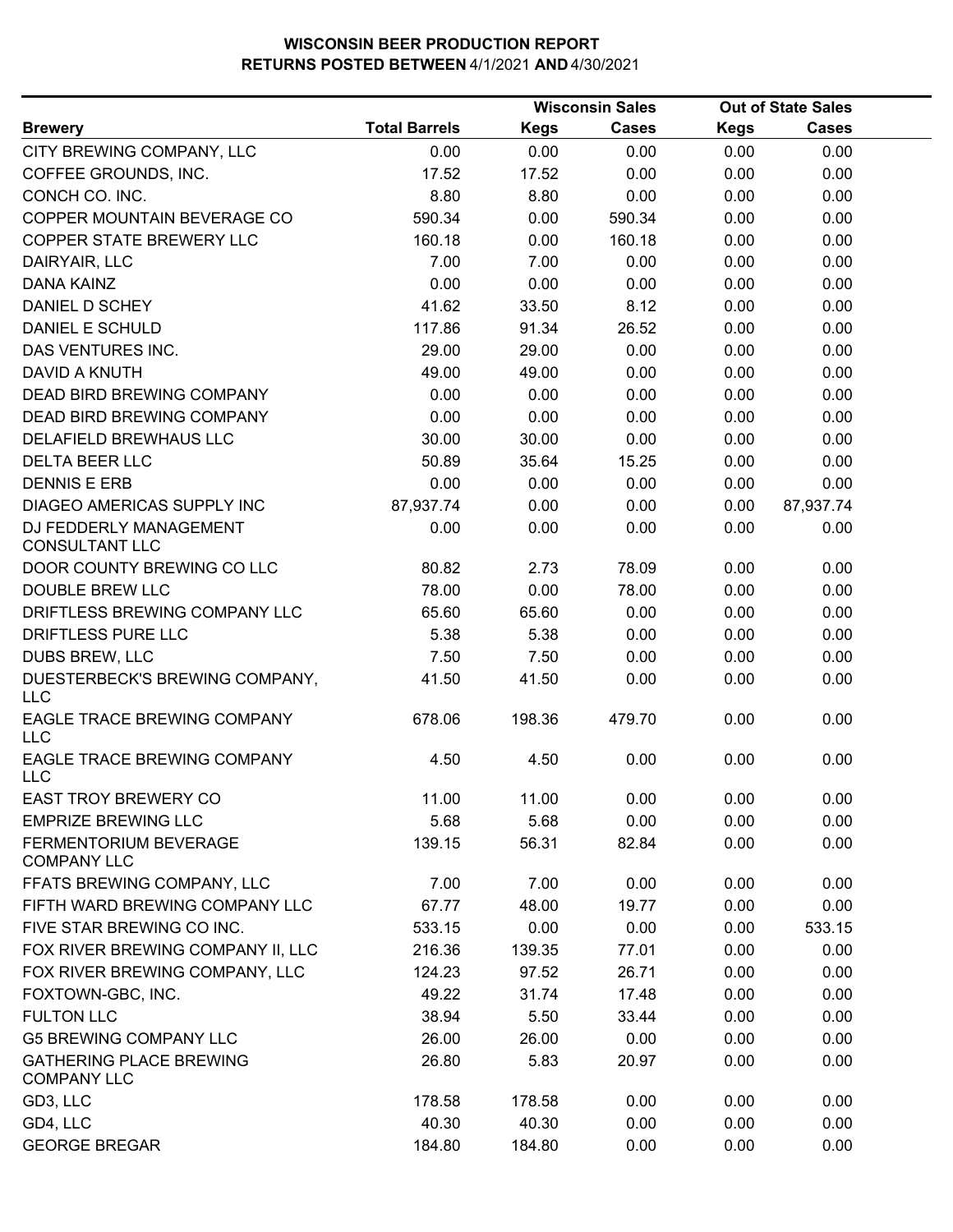|                                             |                      |             | <b>Wisconsin Sales</b> |             | <b>Out of State Sales</b> |  |
|---------------------------------------------|----------------------|-------------|------------------------|-------------|---------------------------|--|
| <b>Brewery</b>                              | <b>Total Barrels</b> | <b>Kegs</b> | Cases                  | <b>Kegs</b> | <b>Cases</b>              |  |
| <b>GIANT JONES BREWING LLC</b>              | 18.51                | 9.71        | 8.80                   | 0.00        | 0.00                      |  |
| GJS SALES, INC.                             | 594.48               | 0.00        | 594.48                 | 0.00        | 0.00                      |  |
| <b>GOOD CITY BREWING LLC</b>                | 333.39               | 112.33      | 221.06                 | 0.00        | 0.00                      |  |
| <b>GOOD CITY BREWING LLC</b>                | 0.83                 | 0.75        | 0.08                   | 0.00        | 0.00                      |  |
| <b>GRANT PAULY</b>                          | 868.32               | 339.73      | 528.59                 | 0.00        | 0.00                      |  |
| <b>GRAY BREWING CO.</b>                     | 34.41                | 16.00       | 3.00                   | 10.33       | 5.08                      |  |
| <b>GREEN BAY BREWING COMPANY</b>            | 387.21               | 183.13      | 192.63                 | 10.00       | 1.45                      |  |
| <b>GREENVIEW BREWING LLC</b>                | 22.30                | 5.70        | 16.60                  | 0.00        | 0.00                      |  |
| <b>GREGORY YORK</b>                         | 36.88                | 36.88       | 0.00                   | 0.00        | 0.00                      |  |
| <b>GUY R LILJA</b>                          | 0.00                 | 0.00        | 0.00                   | 0.00        | 0.00                      |  |
| HEART OF THE NORTH BREWING CO               | 3.00                 | 3.00        | 0.00                   | 0.00        | 0.00                      |  |
| HIGHHOLDER BREWING COMPANY,<br><b>LLC</b>   | 0.00                 | 0.00        | 0.00                   | 0.00        | 0.00                      |  |
| HILLSBORO BREWING COMPANY LLC               | 85.00                | 85.00       | 0.00                   | 0.00        | 0.00                      |  |
| HOG HOUSE BREWING, LLC                      | 0.00                 | 0.00        | 0.00                   | 0.00        | 0.00                      |  |
| HOP & BARREL BREWING COMPANY,<br><b>LLC</b> | 99.86                | 49.67       | 33.67                  | 2.00        | 14.52                     |  |
| HOP HAUS BREWING COMPANY LLC                | 118.00               | 118.00      | 0.00                   | 0.00        | 0.00                      |  |
| HOP HAUS BREWING COMPANY LLC                | 3.00                 | 3.00        | 0.00                   | 0.00        | 0.00                      |  |
| HORNELL BREWING CO INC                      | 16,432.63            | 0.00        | 0.00                   | 0.00        | 16,432.63                 |  |
| INDEED BREWING COMPANY WI, LLC              | 6.67                 | 6.67        | 0.00                   | 0.00        | 0.00                      |  |
| <b>INVENTORS BREWPUB LLC</b>                | 5.57                 | 5.57        | 0.00                   | 0.00        | 0.00                      |  |
| <b>ISAAC SHOWAKI</b>                        | 293.40               | 44.88       | 248.52                 | 0.00        | 0.00                      |  |
| JACQUELYN FORBES KEARNS                     | 5.00                 | 5.00        | 0.00                   | 0.00        | 0.00                      |  |
| <b>JAMES METZ</b>                           | 18.20                | 18.20       | 0.00                   | 0.00        | 0.00                      |  |
| <b>JEAN M LANE</b>                          | 23.54                | 23.54       | 0.00                   | 0.00        | 0.00                      |  |
| <b>JEREMY BEACH</b>                         | 0.00                 | 0.00        | 0.00                   | 0.00        | 0.00                      |  |
| <b>JONATHAN CHRISTIANSEN</b>                | 10.45                | 8.67        | 1.78                   | 0.00        | 0.00                      |  |
| <b>JRKM MANAGEMENT COMPANY</b>              | 26.17                | 26.17       | 0.00                   | 0.00        | 0.00                      |  |
| JRKM MANAGEMENT COMPANY                     | 0.00                 | 0.00        | 0.00                   | 0.00        | 0.00                      |  |
| KARBEN4 BREWING LLC                         | 542.40               | 177.01      | 356.04                 | 1.00        | 8.35                      |  |
| KATCHEVER & CO LLC                          | 164.44               | 77.17       | 87.27                  | 0.00        | 0.00                      |  |
| KELLERMEISTER BEVERAGES, LLC                | 42.66                | 30.33       | 12.33                  | 0.00        | 0.00                      |  |
| KOWALSKE BREWING LLC                        | 0.00                 | 0.00        | 0.00                   | 0.00        | 0.00                      |  |
| KOWALSKE BREWING LLC                        | 15.58                | 15.58       | 0.00                   | 0.00        | 0.00                      |  |
| KOWALSKE BREWING LLC                        | 0.00                 | 0.00        | 0.00                   | 0.00        | 0.00                      |  |
| KRIER FOODS, INC.                           | 0.00                 | 0.00        | 0.00                   | 0.00        | 0.00                      |  |
| LAKEFRONT BREWERY, INC.                     | 0.00                 | 0.00        | 0.00                   | 0.00        | 0.00                      |  |
| LAKEFRONT BREWERY, INC.                     | 3,344.70             | 835.52      | 1,871.03               | 8.34        | 629.81                    |  |
| LAKEWALK BREWERY AND CAFE<br><b>COMPANY</b> | 34.00                | 34.00       | 0.00                   | 0.00        | 0.00                      |  |
| LAYMAN BREWING, LLC                         | 5.15                 | 5.15        | 0.00                   | 0.00        | 0.00                      |  |
| LAZY MONK BREWING LLC                       | 38.71                | 19.39       | 19.32                  | 0.00        | 0.00                      |  |
| LEFFEL ROOTS, LLC                           | 0.00                 | 0.00        | 0.00                   | 0.00        | 0.00                      |  |
| <b>LEVI FUNK</b>                            | 15.29                | 0.00        | 15.29                  | 0.00        | 0.00                      |  |
| LHM BREW PUB, LLC                           | 7.40                 | 7.40        | 0.00                   | 0.00        | 0.00                      |  |
| LOOKING FOR GROUP BREWING                   | 0.00                 | 0.00        | 0.00                   | 0.00        | 0.00                      |  |
|                                             |                      |             |                        |             |                           |  |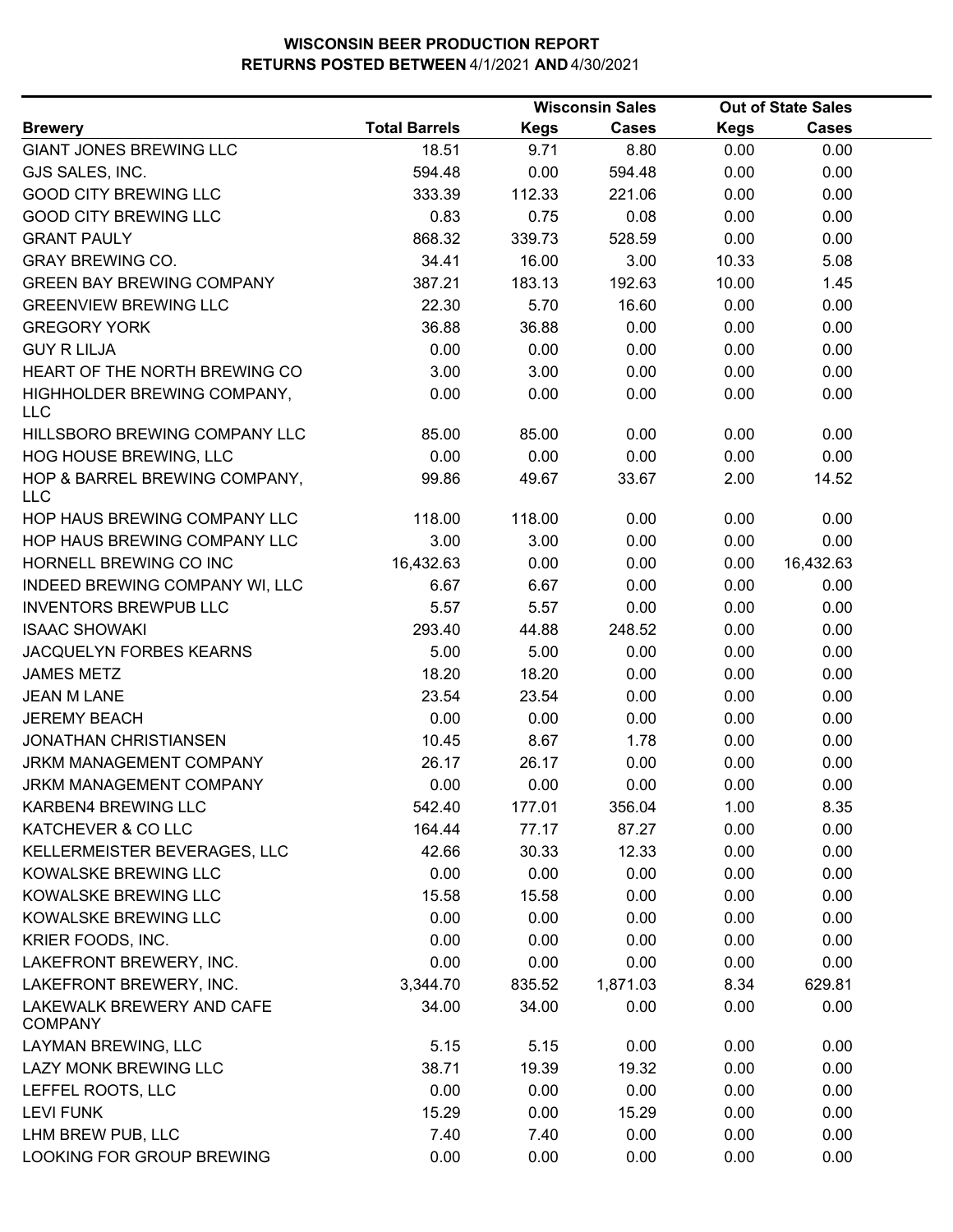|                                                        |                      |             | <b>Wisconsin Sales</b> |           | <b>Out of State Sales</b> |  |
|--------------------------------------------------------|----------------------|-------------|------------------------|-----------|---------------------------|--|
| <b>Brewery</b>                                         | <b>Total Barrels</b> | <b>Kegs</b> | <b>Cases</b>           | Kegs      | <b>Cases</b>              |  |
| <b>MADISON LLC</b>                                     |                      |             |                        |           |                           |  |
| LOST ISLAND WINE LLC                                   | 8.70                 | 8.70        | 0.00                   | 0.00      | 0.00                      |  |
| LOW DAILY LLC                                          | 26.00                | 26.00       | 0.00                   | 0.00      | 0.00                      |  |
| LUCETTE BREWING COMPANY LLC                            | 113.41               | 73.75       | 39.66                  | 0.00      | 0.00                      |  |
| LUCKYS 1313 BREW PUB INVESTOR<br><b>LLC</b>            | 0.00                 | 0.00        | 0.00                   | 0.00      | 0.00                      |  |
| LUCKYS 1313 BREW PUB INVESTOR<br><b>LLC</b>            | 0.00                 | 0.00        | 0.00                   | 0.00      | 0.00                      |  |
| LUCKYS 1313 BREW PUB INVESTOR<br><b>LLC</b>            | 0.00                 | 0.00        | 0.00                   | 0.00      | 0.00                      |  |
| MAG ENTERTAINMENT LLC                                  | 0.00                 | 0.00        | 0.00                   | 0.00      | 0.00                      |  |
| MARK ANTHONY BREWING INC                               | 97,902.90            | 0.00        | $-17,115.45$           | 0.00      | 115,018.35                |  |
| <b>MATTHEW J GERDTS</b>                                | 2.00                 | 2.00        | 0.00                   | 0.00      | 0.00                      |  |
| <b>MATTHEW R SCHMIDT</b>                               | 48.00                | 48.00       | 0.00                   | 0.00      | 0.00                      |  |
| MCFLESHMAN'S BREWING CO., LLC.                         | 56.68                | 32.51       | 24.17                  | 0.00      | 0.00                      |  |
| <b>MCZ'S BREWING, LLC</b>                              | 0.00                 | 0.00        | 0.00                   | 0.00      | 0.00                      |  |
| MELMS BREWING COMPANY INC                              | 4.92                 | 4.92        | 0.00                   | 0.00      | 0.00                      |  |
| MICHAEL CHRISTENSON                                    | 0.00                 | 0.00        | 0.00                   | 0.00      | 0.00                      |  |
| <b>MICHAEL K BRENNER</b>                               | 3.05                 | 0.00        | 3.05                   | 0.00      | 0.00                      |  |
| MICHAEL W ZUPKE                                        | 0.00                 | 0.00        | 0.00                   | 0.00      | 0.00                      |  |
| MILWAUKEE BREWING COMPANY                              | 0.00                 | 0.00        | 0.00                   | 0.00      | 0.00                      |  |
| MILWAUKEE BREWING COMPANY                              | 789.48               | 209.00      | 580.48                 | 0.00      | 0.00                      |  |
| MILWAUKEE BREWING COMPANY                              | 0.00                 | 0.00        | 0.00                   | 0.00      | 0.00                      |  |
| MOBCRAFT BEER INC                                      | 0.00                 | 0.00        | 0.00                   | 0.00      | 0.00                      |  |
| MODICUM BREWING LLC                                    | 27.43                | 18.50       | 8.93                   | 0.00      | 0.00                      |  |
| MOLSON COORS BEVERAGE<br><b>COMPANY USA LLC</b>        | 131.77               | 0.00        | 0.04                   | 0.00      | 131.73                    |  |
| MOLSON COORS BEVERAGE<br><b>COMPANY USA LLC</b>        | 4,315.05             | 525.21      | 2,629.67               | 434.00    | 726.17                    |  |
| MOLSON COORS BEVERAGE<br><b>COMPANY USA LLC</b>        | 464,981.12           | 8,779.98    | 119,438.24             | 32,652.92 | 304,109.98                |  |
| <b>MOLSON COORS BEVERAGE</b><br><b>COMPANY USA LLC</b> | 4,344.39             | 0.00        | 0.01                   | 0.00      | 4,344.38                  |  |
| MOLSON COORS USA LLC                                   | 0.00                 | 0.00        | 0.00                   | 0.00      | 0.00                      |  |
| MONTELLO BREWING COMPANY LLC                           | 12.00                | 12.00       | 0.00                   | 0.00      | 0.00                      |  |
| MOOSEJAW PIZZA & BREWING CO LLC                        | 118.40               | 95.25       | 23.15                  | 0.00      | 0.00                      |  |
| <b>MOUNTAIN CREST SRL LLC</b>                          | 6,132.55             | 35.25       | 469.82                 | 0.00      | 5,627.48                  |  |
| <b>NATHAN R WARNKE</b>                                 | 0.00                 | 0.00        | 0.00                   | 0.00      | 0.00                      |  |
| <b>NATHANIEL FAKLER</b>                                | 6.77                 | 6.77        | 0.00                   | 0.00      | 0.00                      |  |
| <b>NEW BARONS BREWING</b><br><b>COOPERATIVE</b>        | 22.86                | 15.08       | 7.78                   | 0.00      | 0.00                      |  |
| NEW GLARUS BREWING COMPANY                             | 111.10               | 14.00       | 97.10                  | 0.00      | 0.00                      |  |
| NEW GLARUS BREWING COMPANY                             | 10,815.61            | 2,713.50    | 8,102.11               | 0.00      | 0.00                      |  |
| NEW MERIDIAN BEER, LLC                                 | 28.70                | 28.70       | 0.00                   | 0.00      | 0.00                      |  |
| NEXT DOOR BREWING LLC                                  | 0.00                 | 0.00        | 0.00                   | 0.00      | 0.00                      |  |
| NEXT DOOR BREWING LLC                                  | 10.66                | 10.42       | 0.24                   | 0.00      | 0.00                      |  |
| NICHOLAS CALAWAY                                       | 160.73               | 116.44      | 44.29                  | 0.00      | 0.00                      |  |
| NOBLE ROOTS BREWING COMPANY,                           | 69.32                | 69.32       | 0.00                   | 0.00      | 0.00                      |  |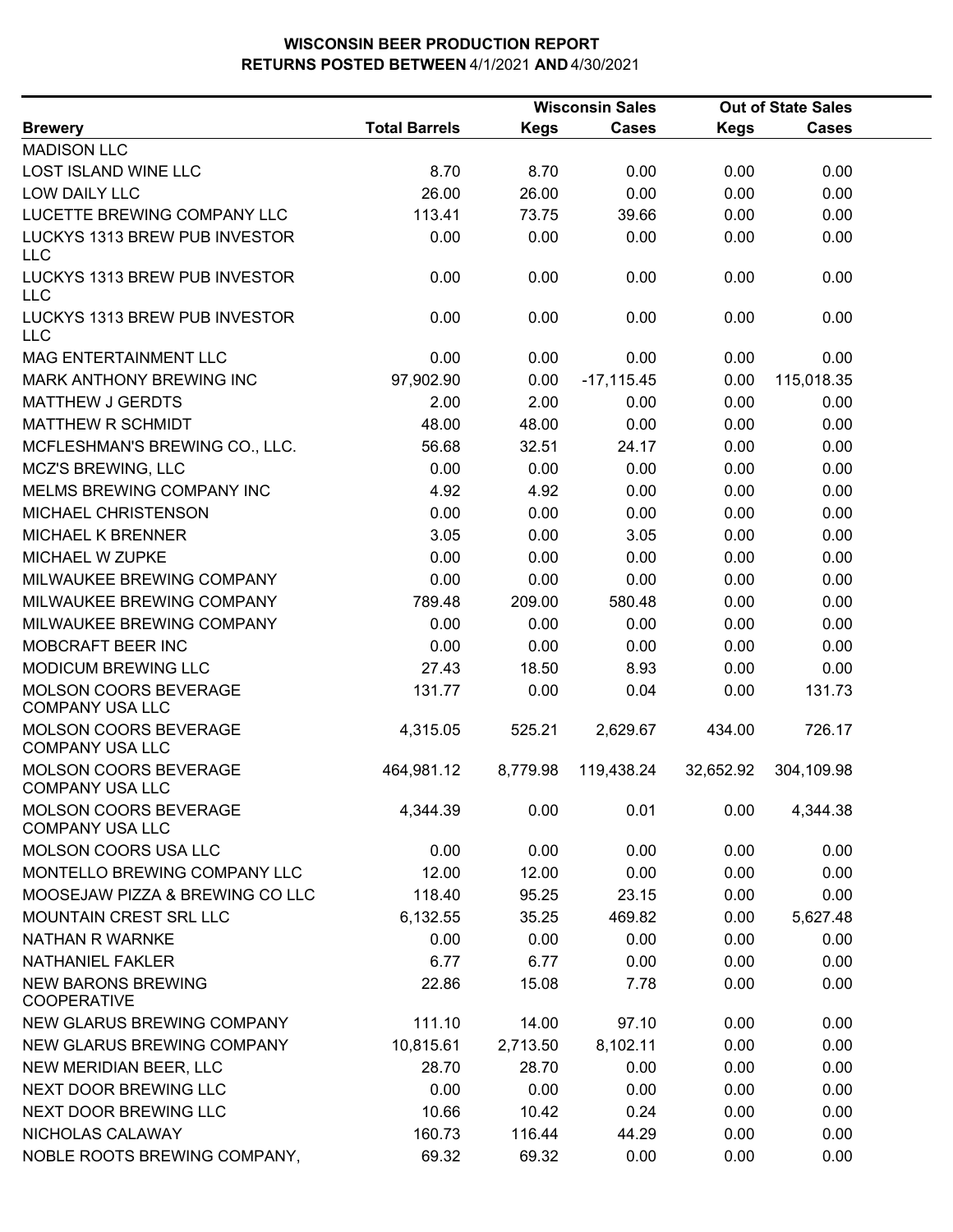|                                                        |                      | <b>Wisconsin Sales</b> |              |             | <b>Out of State Sales</b> |  |  |
|--------------------------------------------------------|----------------------|------------------------|--------------|-------------|---------------------------|--|--|
| <b>Brewery</b>                                         | <b>Total Barrels</b> | <b>Kegs</b>            | <b>Cases</b> | <b>Kegs</b> | <b>Cases</b>              |  |  |
| <b>LLC</b>                                             |                      |                        |              |             |                           |  |  |
| NORTHWOODS BREWING CORP LLC                            | 47.00                | 47.00                  | 0.00         | 0.00        | 0.00                      |  |  |
| OFF-KILTER BREWING INC                                 | 1.01                 | 0.00                   | 1.01         | 0.00        | 0.00                      |  |  |
| OLD ABE BREWING LLC                                    | 18.00                | 0.00                   | 18.00        | 0.00        | 0.00                      |  |  |
| <b>OLIPHANT BREWING LLC</b>                            | 134.97               | 134.97                 | $-14.71$     | 0.00        | 14.71                     |  |  |
| OMBIBULOUS BREWING COMPANY,<br><b>LLC</b>              | 6.25                 | 6.25                   | 0.00         | 0.00        | 0.00                      |  |  |
| O'SO BREWING COMPANY                                   | 205.32               | 58.33                  | 140.21       | 0.00        | 6.78                      |  |  |
| PABST BREWING COMPANY, LLC                             | 1,136.65             | 0.00                   | 0.00         | 0.00        | 1,136.65                  |  |  |
| PABST HOLDINGS LLC                                     | 0.00                 | 0.00                   | 0.00         | 0.00        | 0.00                      |  |  |
| PABST HOLDINGS LLC                                     | 0.00                 | 0.00                   | 0.00         | 0.00        | 0.00                      |  |  |
| PABST HOLDINGS LLC                                     | 0.00                 | 0.00                   | 0.00         | 0.00        | 0.00                      |  |  |
| PABST HOLDINGS LLC                                     | 0.00                 | 0.00                   | 0.00         | 0.00        | 0.00                      |  |  |
| PARCHED EAGLE BREWPUB LLC                              | 2.00                 | 2.00                   | 0.00         | 0.00        | 0.00                      |  |  |
| PETER H GENTRY                                         | 0.00                 | 0.00                   | 0.00         | 0.00        | 0.00                      |  |  |
| PETER H GENTRY                                         | 0.00                 | 0.00                   | 0.00         | 0.00        | 0.00                      |  |  |
| PETER PETERSON                                         | 0.00                 | 0.00                   | 0.00         | 0.00        | 0.00                      |  |  |
| PETSKULL BREWING COMPANY LLC                           | 25.00                | 25.00                  | 0.00         | 0.00        | 0.00                      |  |  |
| PHUSION PROJECTS LLC                                   | 53,284.88            | 0.00                   | 2,886.35     | 0.00        | 50,398.53                 |  |  |
| PITCHFORK BREWING LLC                                  | 32.35                | 32.35                  | 0.00         | 0.00        | 0.00                      |  |  |
| PLYMOUTH BREWING COMPANY LLC                           | 0.00                 | 0.00                   | 0.00         | 0.00        | 0.00                      |  |  |
| PORT HURON BREWING COMPANY,<br><b>LLC</b>              | 0.00                 | 0.00                   | 0.00         | 0.00        | 0.00                      |  |  |
| POTOSI BREWING COMPANY                                 | 804.13               | 111.95                 | 365.48       | 171.10      | 155.60                    |  |  |
| POTOSI BREWING COMPANY                                 | 0.00                 | 0.00                   | 0.00         | 0.00        | 0.00                      |  |  |
| PUBLIC CRAFT BREWING COMPANY<br><b>LLC</b>             | 33.59                | 25.87                  | 7.72         | 0.00        | 0.00                      |  |  |
| RACINE BREWING COMPANY                                 | 47.00                | 47.00                  | 0.00         | 0.00        | 0.00                      |  |  |
| RADIX FERMENTATION LLC                                 | 0.97                 | 0.77                   | 0.20         | 0.00        | 0.00                      |  |  |
| RAIL HOUSE PROPERTIES LLC                              | 54.42                | 54.42                  | 0.00         | 0.00        | 0.00                      |  |  |
| RAISED GRAIN BREWING COMPANY<br><b>LLC</b>             | 570.42               | 209.67                 | 360.75       | 0.00        | 0.00                      |  |  |
| RANDYS FUNHUNTERS BREWERY INC                          | 0.00                 | 0.00                   | 0.00         | 0.00        | 0.00                      |  |  |
| <b>REBELLION BREWING HOLDING</b><br><b>COMPANY INC</b> | 20.02                | 20.02                  | 0.00         | 0.00        | 0.00                      |  |  |
| RED EYE BREWING COMPANY LLC                            | 30.30                | 30.30                  | 0.00         | 0.00        | 0.00                      |  |  |
| REGAL BRAU BREWING COMPANY LLC                         | 923.88               | 0.00                   | 29.34        | 0.00        | 894.54                    |  |  |
| RHINELANDER BREWING CO LLC                             | 5,605.54             | 5.50                   | 111.59       | 0.00        | 5,488.45                  |  |  |
| RHINELANDER BREWING CO LLC                             | 22.04                | 12.26                  | 9.78         | 0.00        | 0.00                      |  |  |
| <b>RIGHT BAUER LLC</b>                                 | 5.00                 | 5.00                   | 0.00         | 0.00        | 0.00                      |  |  |
| RIO LOBO LLC                                           | 3.00                 | 3.00                   | 0.00         | 0.00        | 0.00                      |  |  |
| <b>ROBERT A LARSON</b>                                 | 118.78               | 40.83                  | 72.07        | 0.00        | 5.88                      |  |  |
| ROCK COUNTY BREWING COMPANY<br><b>LLC</b>              | 34.61                | 34.61                  | 0.00         | 0.00        | 0.00                      |  |  |
| <b>ROCK'N BEER LLC</b>                                 | 18.50                | 18.50                  | 0.00         | 0.00        | 0.00                      |  |  |
| ROCKY REEF BREWING COMPANY                             | 12.55                | 12.55                  | 0.00         | 0.00        | 0.00                      |  |  |
| <b>ROGER HILLESTAD</b>                                 | 4.90                 | 4.90                   | 0.00         | 0.00        | 0.00                      |  |  |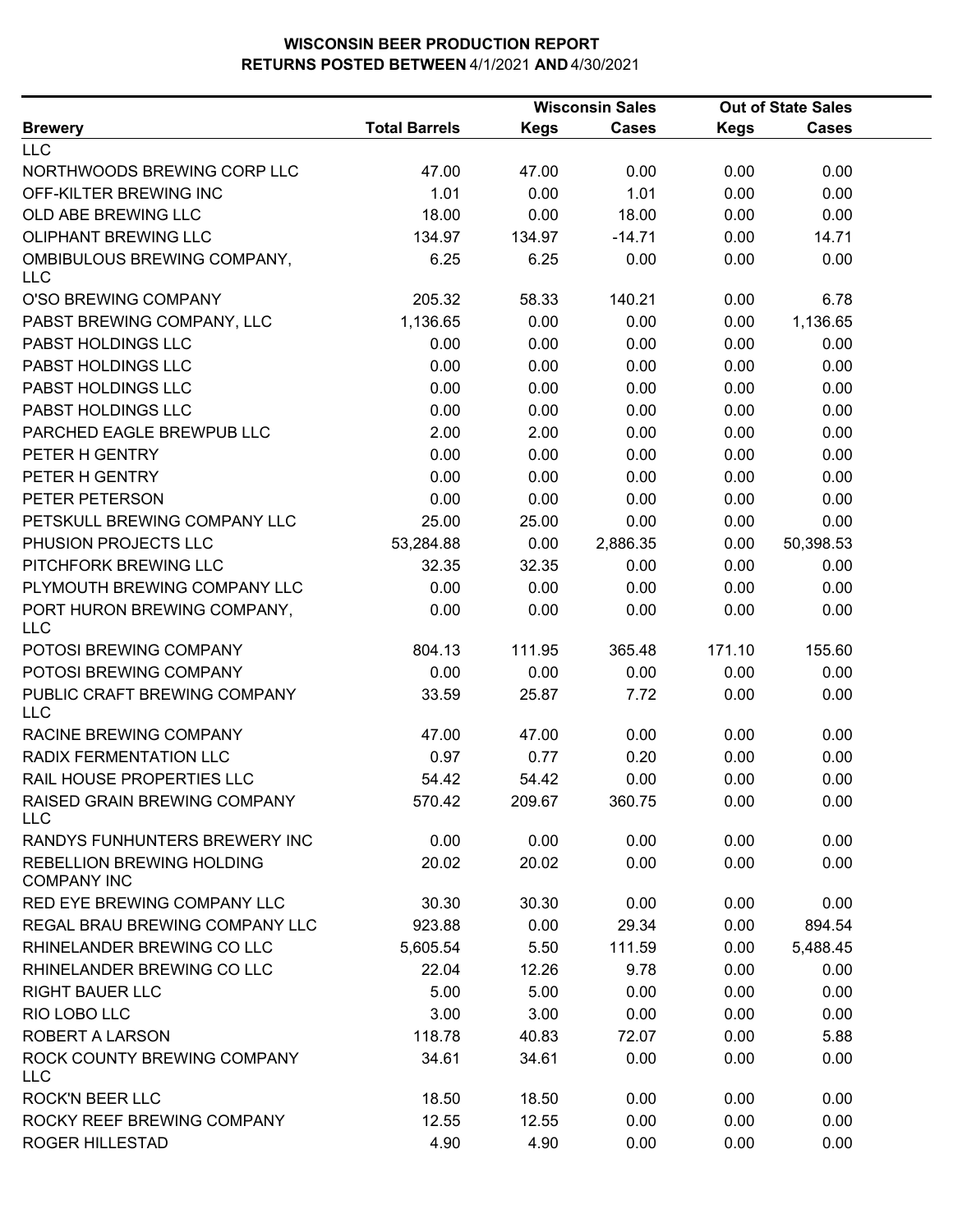|                                                        |                      |             | <b>Wisconsin Sales</b> |             | <b>Out of State Sales</b> |  |  |
|--------------------------------------------------------|----------------------|-------------|------------------------|-------------|---------------------------|--|--|
| <b>Brewery</b>                                         | <b>Total Barrels</b> | <b>Kegs</b> | <b>Cases</b>           | <b>Kegs</b> | <b>Cases</b>              |  |  |
| <b>ROGER MILLER</b>                                    | 13.56                | 13.56       | 0.00                   | 0.00        | 0.00                      |  |  |
| <b>ROSS M NELSON</b>                                   | 0.00                 | 0.00        | 0.00                   | 0.00        | 0.00                      |  |  |
| ROUND MAN BREWING CO., LLC                             | $-33.46$             | $-33.46$    | 0.00                   | 0.00        | 0.00                      |  |  |
| RUSH RIVER BREWING LLC                                 | 166.50               | 42.90       | 64.83                  | 37.00       | 21.77                     |  |  |
| RYAN D STOLT                                           | 13.58                | 11.33       | 2.25                   | 0.00        | 0.00                      |  |  |
| SAHALE ALE WORKS, LLC                                  | 24.40                | 24.40       | 0.00                   | 0.00        | 0.00                      |  |  |
| SAND CREEK BREWING CO LLC                              | 0.00                 | 0.00        | 0.00                   | 0.00        | 0.00                      |  |  |
| SAWMILL BREWING CO INC                                 | 31.65                | 31.65       | 0.00                   | 0.00        | 0.00                      |  |  |
| SAWMILL LOGGER ENTERPRISES LLC                         | 0.00                 | 0.00        | 0.00                   | 0.00        | 0.00                      |  |  |
| SHB HOLDINGS LLC                                       | 4.00                 | 4.00        | 0.00                   | 0.00        | 0.00                      |  |  |
| SLEEMAN BREWING COMPANY USA<br><b>INC</b>              | 3,199.72             | 15.98       | 96.15                  | $-15.98$    | 3,103.57                  |  |  |
| SONNY'S PIZZERIA, LLC                                  | 7.00                 | 7.00        | 0.00                   | 0.00        | 0.00                      |  |  |
| SOUTH SHORE BREWERY, INC.                              | 115.89               | 37.16       | 67.11                  | 4.50        | 7.12                      |  |  |
| SOUTH SHORE BREWERY, INC.                              | 13.37                | 13.37       | 0.00                   | 0.00        | 0.00                      |  |  |
| <b>SPB LLC</b>                                         | 1,246.37             | 229.00      | 872.70                 | 33.75       | 110.92                    |  |  |
| SPRECHER BREWING COMPANY, LLC                          | 305.84               | 0.00        | 214.69                 | 0.00        | 91.15                     |  |  |
| STARBOARD BREWING COMPANY LLC                          | 5.00                 | 5.00        | 0.00                   | 0.00        | 0.00                      |  |  |
| STATE LINE DISTILLERY, LLC                             | 0.00                 | 0.00        | 0.00                   | 0.00        | 0.00                      |  |  |
| STEELHEAD ALEWORKS LLC                                 | 77.00                | 77.00       | 0.00                   | 0.00        | 0.00                      |  |  |
| STEPHEN B ZINK                                         | 3.00                 | 3.00        | 0.00                   | 0.00        | 0.00                      |  |  |
| STILLMANK BREWING COMPANY                              | 144.45               | 64.35       | 80.10                  | 0.00        | 0.00                      |  |  |
| STONE ARCH BREWPUB INC.                                | 134.12               | 134.12      | 0.00                   | 0.00        | 0.00                      |  |  |
| STUBBORN BROTHERS BREWERY LLC                          | 25.58                | 25.58       | 0.00                   | 0.00        | 0.00                      |  |  |
| SUNSHINE BREWING COMPANY LLC                           | 18.00                | 18.00       | 0.00                   | 0.00        | 0.00                      |  |  |
| SUPERMOON BEER COMPANY LLC                             | 4.73                 | 0.33        | 4.40                   | 0.00        | 0.00                      |  |  |
| SWITCHGEAR BREWING COMPANY<br><b>LLC</b>               | 15.80                | 15.80       | 0.00                   | 0.00        | 0.00                      |  |  |
| THE EAU CLAIRE BREWING PROJECT<br><b>LLC</b>           | 200.00               | 105.00      | 95.00                  | 0.00        | 0.00                      |  |  |
| THE EXPLORIUM BREWPUB LLC                              | 130.75               | 130.75      | 0.00                   | 0.00        | 0.00                      |  |  |
| THE EXPLORIUM BREWPUB LLC                              | 51.00                | 51.00       | 0.00                   | 0.00        | 0.00                      |  |  |
| THE GARAGE BIKES & BREWS LLC                           | 7.00                 | 7.00        | 0.00                   | 0.00        | 0.00                      |  |  |
| THE GD 2, LLC                                          | 0.00                 | 0.00        | 0.00                   | 0.00        | 0.00                      |  |  |
| THE GREAT DANE PUB AND BREWING<br>COMPANY, INC.        | 31.87                | 31.87       | 0.00                   | 0.00        | 0.00                      |  |  |
| THE LONE GIRL BREWING COMPANY -<br><b>WAUNAKEE LLC</b> | 21.50                | 21.50       | 0.00                   | 0.00        | 0.00                      |  |  |
| THE MCKENZIE RIVER CORPORATION                         | 0.00                 | 0.00        | 0.00                   | 0.00        | 0.00                      |  |  |
| THIRD SPACE BREWING LLC                                | 880.91               | 337.50      | 543.41                 | 0.00        | 0.00                      |  |  |
| THUMB KNUCKLE BREWING COMPANY                          | 11.83                | 11.83       | 0.00                   | 0.00        | 0.00                      |  |  |
| <b>TIMOTHY DUERST</b>                                  | 34.10                | 34.10       | 0.00                   | 0.00        | 0.00                      |  |  |
| <b>TIMOTHY M NELSON</b>                                | 308.50               | 308.50      | 0.00                   | 0.00        | 0.00                      |  |  |
| <b>TOPPLING GOLIATH INC</b>                            | 0.00                 | 0.00        | 0.00                   | 0.00        | 0.00                      |  |  |
| TRAP ROCK BREWING COMPANY INC                          | 21.00                | 21.00       | 0.00                   | 0.00        | 0.00                      |  |  |
| TRIBUTE BREWING COMPANY LLC                            | 39.98                | 17.14       | 22.84                  | 0.00        | 0.00                      |  |  |
| TURTLE STACK BREWERY, LLC                              | 25.17                | 25.17       | 0.00                   | 0.00        | 0.00                      |  |  |